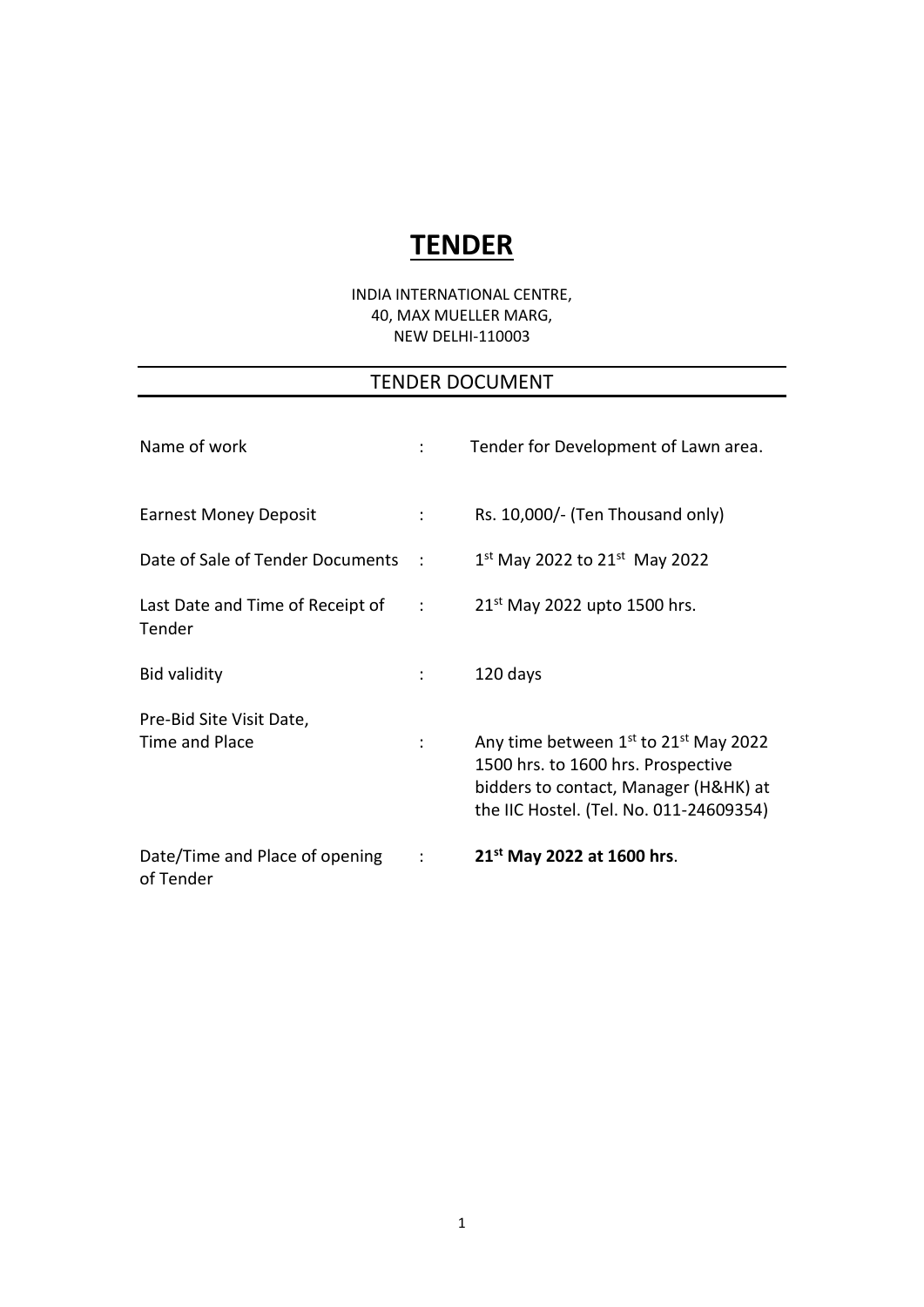### INDIA INTERNATIONAL CENTRE 40, MAX MUELLER MARG, LODHI ESTATE, NEW DELHI-110003

| IIC/LAWN/01/2022 | NFW DFLHI |
|------------------|-----------|
|                  |           |

**Subject:** Invitation of tenders for re-laying of lawn.

Sealed tender are invited for execution of Contract for re-laying of grass at India International Centre. Interested parties my submit their tenders to purchase office, **Room No. 9, India International Centre, 40, Max Mueller Marg, New Delhi-110003.** The tenders should be super-scribed as "Tender for execution of Contract for re-laying of grass.

- 2. Terms & Conditions:-
	- (a) The tenders must be accompanied with an Earnest Money Deposit (Refundable) **amounting to Rs.10,000/- (Rupees Ten thousand only)** in the form of DD / Pay Order in favour of "INDIA INTERNATIONAL CENTRE". Tenders without Tender Document fee, EMD the required information and supporting documents shall be rejected. No cheque shall be accepted towards Earnest Money Deposit (EMD). No interest will be payable on earnest money deposit.
	- (b) The Earnest Money Deposit of the un-successful tenderer would be released soon after award of the contract work.
	- (c) The tendered document can be taken from the Purchase office Room No 9. The tender document can also be downloaded from the website [http://www.iicdelhi.in.](http://www.iicdelhi.in./) in that case a separate **DD/Pay order for Rs. 100/-** (non-refundable) in favoring "INDIA INTERNATIONAL CENTRE".
	- (d) Bidder must have minimum 2 years' experience in providing the aforesaid kind of services.
	- (e) The rates must be quoted in Rupees as per unit area of the Lawn (**per sq. ft).**
	- (f) Payment will be made after successful execution of work. The Payment will be made within 30 days after submission of accurate bill based on measurement.
	- (g) The successful renderer should start the contracted work within one week from the date of issue of award letter.
	- (h) The contractor will be liable to pay penalty of 5 percent of total bill in case he/she fails to provide services as specified in the contract.
	- (i) The IIC has the discretion to terminate the Contact, any time during its tenancy, without assigning any reason, if the IIC does not find the services of the contractor to be satisfactory. Decision of the IIC in this regard will be final and shall be binding on the Contractor.
	- (j) IIC reserves the right to select or reject any or all of the bids received without assigning any reason.

#### **3. Security Deposit**

At the time of Agreement, the successful renderer shall deposit an amount equivalent to **5% of tender amount as Security Deposit**, with the IIC through any of the following instruments:-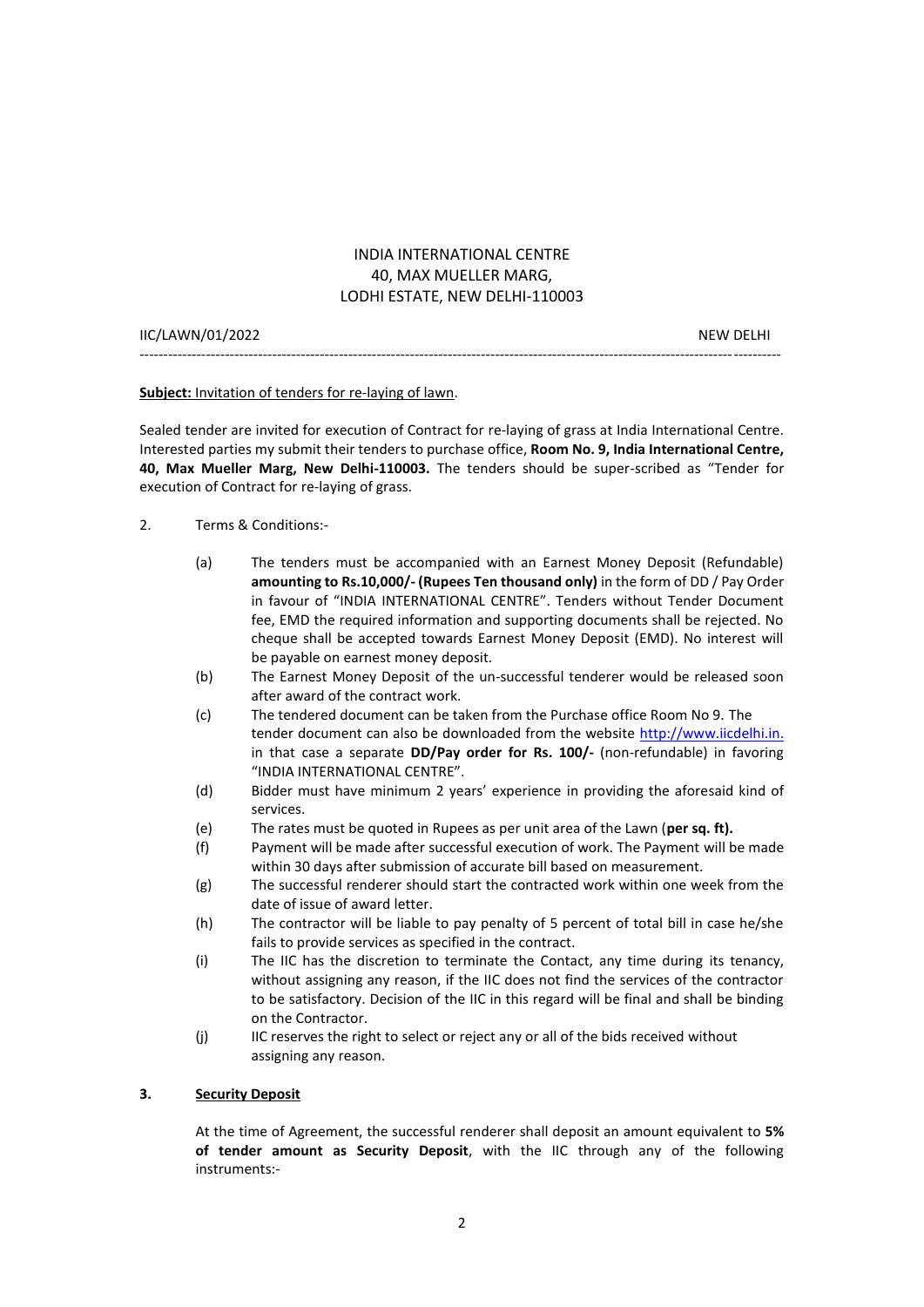- (I) Demand Draft / Pay Order / Banker Cheque in favour of IIC payable at New Delhi from any Bank.
- (II) Bank Guarantee in favour of **"INDIA INTERNATIONAL CENTRE".**
- (III) Bank Guarantee confirmed by any Indian Nationalized Bank or State Bank of India, promising payment of the guaranteed sum to the IIC on demand within three working days of terminating the Contract without any objection whatsoever and seeking any reasons whatsoever. The demand for payment by the IIC shall be treated as conclusive proof for payment. The Security Deposit in form of Bank Guarantee is to be made valid for 6 Months.

No interest shall be payable by the IIC to the successful TENDERER on Security Deposit for the period currency of the contract.

In case of breach of any terms and conditions attached to this Contract, the Security Deposit of the Supplier shall stand forfeited besides annulment of the contract.

#### **4. Development of site for re-laying of lawn:**

- 4.1 **Removal of 6 inch sub surface soil** then further **trenching upto 6 inch** (removal of weeds, stones and other **mulba** etc) and **add on similar quantity of fresh sweet good earth up by 6 inch** in 30,000 sq. ft (2788 sq. m). Total estimated good earth to be removed and add on would be around 418 sq. m.
- 4.2 Add on **50 gm DAP** per sq.m then flooding and treatment with **weedicide** / insecticide and covering site with polythene sheet for 7-10 days.
- 4.3 **Leveling, dressing and slope** of ground then staking and pegging to make the ground ready for dibbling of grass.
- 4.4 **Supply of Selection-1 grass of 6,000 sq. ft. or 561 Sq. m (1/5th of the total lawn area).** Quote rate per sq. ft. and to be supplied in minimum 2 meter long carpet and planting.
- 4.5 *Dibbling of grass and further maintenance of lawn till first moving.*

5. The tender pricing should be complete and should be mentioned in per square ft. in respect of planting of grass.

6. The bidders should visit the site before bidding to apprise themselves of the exact requirements relating to the scope of the work. **The visit of site will be 1 st to 10th May 2022 at 03:00 PM to 04:00 PM coordinated by Manager (H & HK), IIC.**

7. If any information furnished by the applicant is found to be incorrect at a later stage, the bidder shall be liable to be debarred from tendering. IIC reserves the right to verify the particulars furnished by the bidder independently.

8. Sealed tenders may be submitted to purchase office, Room No 9, IIC Hostel on between 1st to 11<sup>th</sup> May 2022 by 300 PM. The tenders received after specified date will not be accepted by this office.

9. The bid will be valid for 120 days from the date of opening of tender.

10. The sealed **tender will be opened on 11th May 2022 at 1600 hrs. in the office of Purchase office**, Room No. 9, IIC. The renderers are invited to be present in the tender opening meeting.

11. Any taxes applicable will be paid extra and charged in the bill as per the prevailing taxes laws of India.